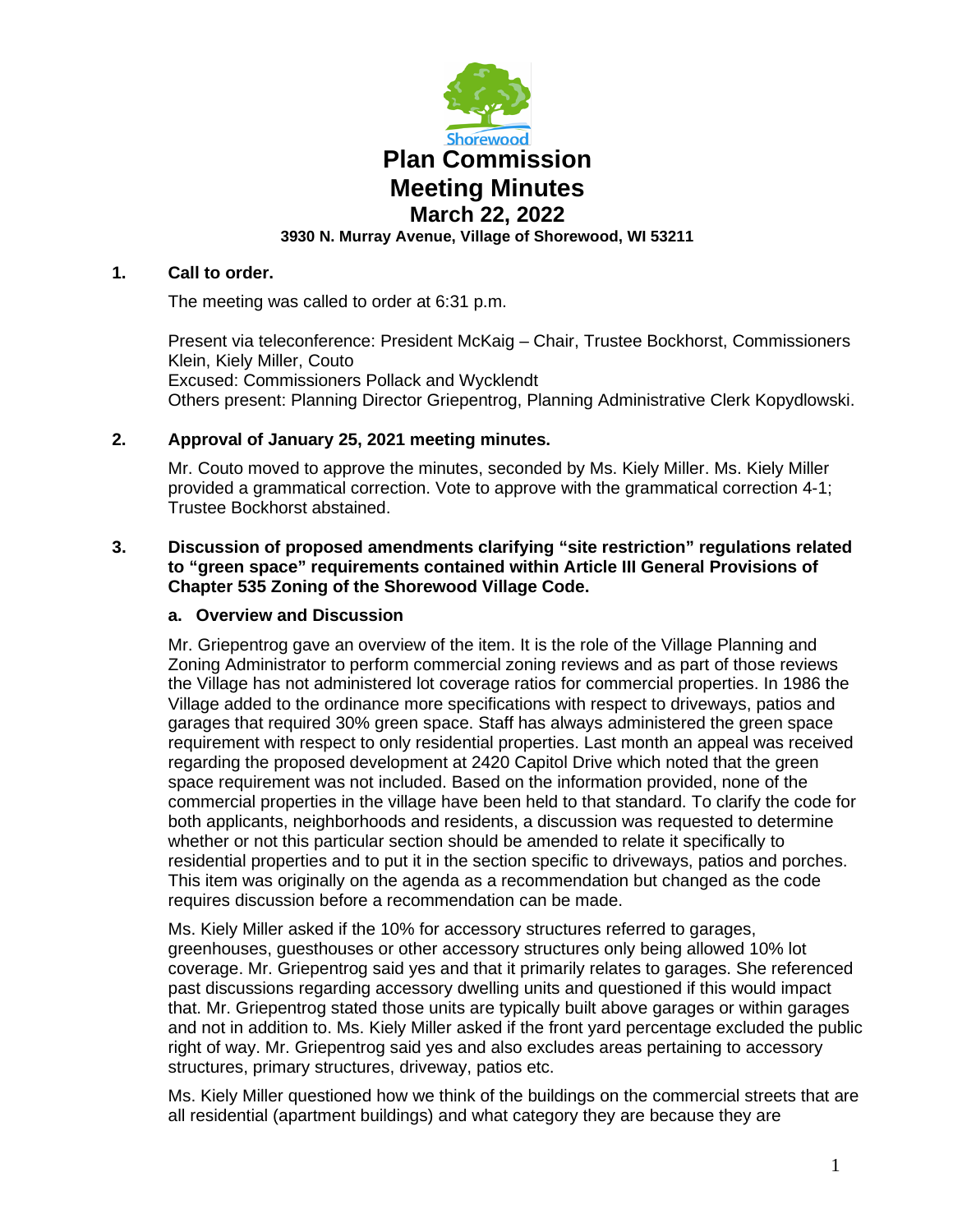residential and commercial. Mr. Griepentrog said this pertains to the zoning of the property not necessarily the structure that is built on it.

Ms. Kiely Miller said a number of years ago the Conservation Committee came out with guidelines for the village on development and asked how those guidelines work into this discussion. She asked if those had any recommendations on green space or things to consider for the future. Mr. Griepentrog said this is not intending to change anything as this is already administered on residential properties but has not ever been administered on commercial properties. It is believed that when this was adopted in 1986 it was done so in perhaps the wrong place and there was no discussion of wholesale changes in the commercial district at the time. He said commercial properties are primarily all commercial building or all parking lot and what is being discussed is a matter of cleaning up the code.

President McKaig opened the public comment at 6:45 p.m.

Daniel Walsh, 4024 N. Stowell Avenue, stated he just became aware of the meeting today and questioned why there was no notice to the public. He asked if an evaluation has been done on all commercial properties to indicate that all of them have less than 30% green space. He said that when this passed, they could have said that it didn't apply to commercial properties but they did not. He said there are multiple comprehensive plans, main street plans, conservation reports all saying to increase the amount of greenspace in new development. He said there has been complaining about the development on Oakland because it doesn't have enough greenspace, appears too big and is mostly concrete. He said just because you have been applying the code in a particular way does not mean that is how the code reads. He said that the intention of the code is not clear. He said there are plans saying more greenspace and a code that provides for that greenspace and now are going to change the code to ignore the things residents want. He said it is impossible to say that in 1986 this did not apply to commercial properties. He said residents want more greenspace and to propose a change eliminating green space requirements is doing damage to the community.

Mr. Couto asked if there has been a request from the public regarding this item and why this is before them now. Mr. Griepentrog said this has been known his entire time with the Village and Inspector Burris' entire time with the village as well. The reason it is before them is because of receiving the specific appeal that it is not being administered. In order to clarify why it is not being administered he would like the Plan Commission to have this discussion. He said if the Plan Commission and the Village Board want to apply the 30% greenspace to commercial properties, he would need that specific direction because there is no history or precedent of that being applied to any former or current redevelopment. He is seeking clarification from elected and appointed officials as to how to administer the zoning code. It is his interpretation that the history of this code has been tied specifically to driveways, patios and porches on residential properties. He provided the ordinance and the meeting minutes of which it was discussed and there were no wholesale changes discussed with respect to adding greenspace to commercial properties. He said it is before them for clarity and to understand how the code is being administered. Mr. Couto understands this is part of maintenance and upkeep of the code but it is odd this is the one thing that has popped up. He has not heard anyone say to get rid of this. He understands it has been on the books and not enforced but was created for a reason. He questioned why it hasn't been enforced and why when we have plan after plan, commissions/committees and the community wanting greenspace we are going back on that now. He has not heard a push from the community for less greenspace.

Mr. Griepentrog stated the Board of Appeals will likely hear the appeal before the next Plan Commission meeting. He said if they are fine confirming how the code has been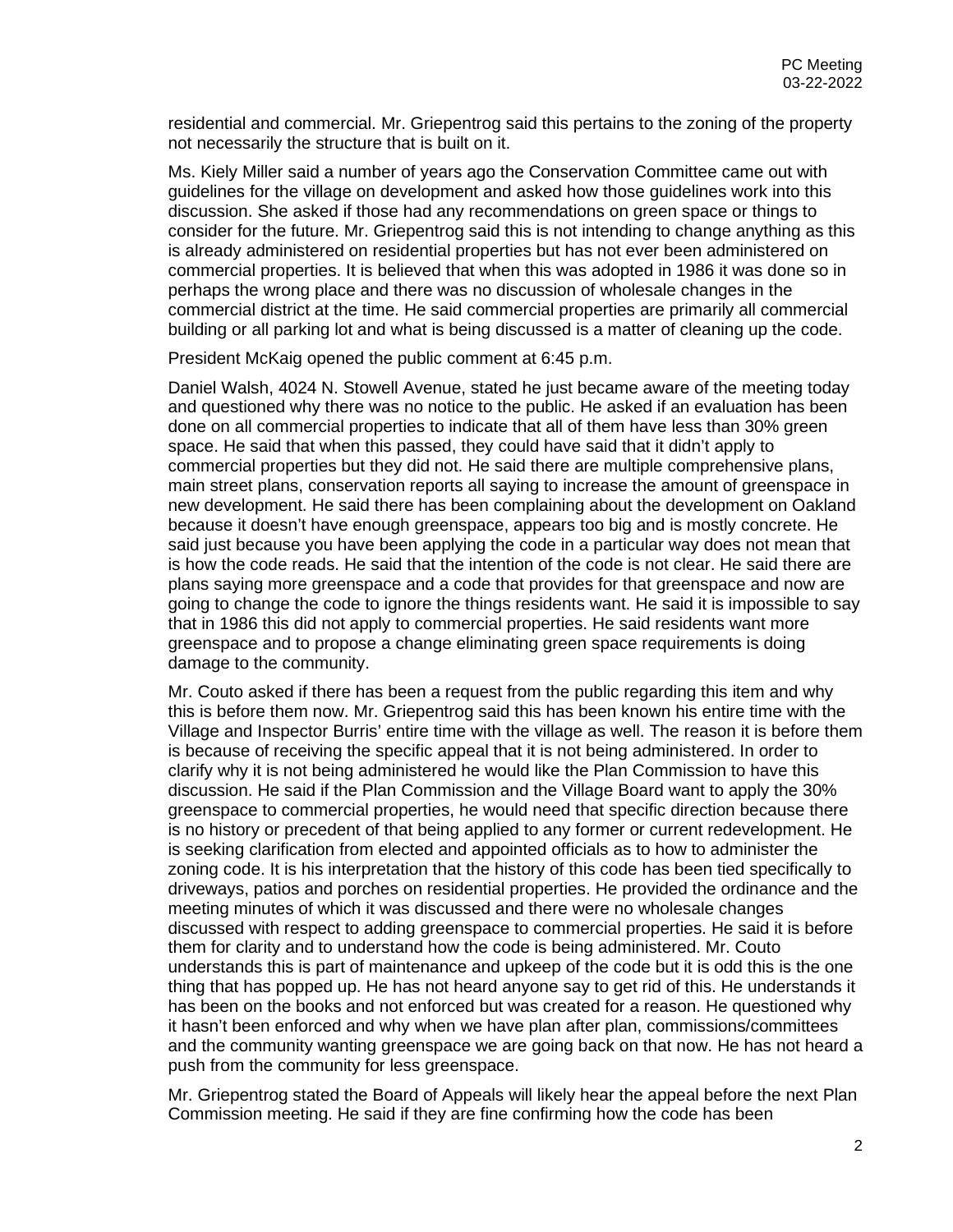administrated then there is no need to change the code. He is just bringing this before them because it has been a known error and one, he would like to clean up. It is coming as a request from him. Mr. Couto asked if this is an error in the code or was it purposefully written into the code and just never enforced/administered. Mr. Griepentrog gave the commission all the history he has found on it and nothing in that history relates to changing the commercial look of the village. He said it was done with respect to neighborhoods in mind. He said this is a change to clean up the code so that it matches administration.

Ms. Kiely Miller said the change is clear in that it is only pertaining to residential lots. She said in the future a separate discussion could be had regarding any commercial requirements. She said there is definitely a difference in how we apply codes to residential versus commercial. Mr. Griepentrog stated his goal is to clarify how the code is currently being administered and if the Plan Commission and Village Board want to modify those requirements for commercial properties that conversation could take place during the zoning code update going on currently.

President McKaig appreciated the comments about the recommendations from the Conservation Committee and that those should be given to the consultant for the zoning code update so they are referenced and considered.

Kate Flynn Post, 4541 N. Morris Blvd. (6:58 p.m.) said she is a member of the commercial zoning update working group and said this issue was one of the first things she noticed and stood out to her when reviewing the code. She would like to see it cleaned up.

With no further comments the public hearing was closed at 7:03 p.m.

#### **4. Discussion of findings of Task 1 Initial Review, Analysis, & Project Introduction of the commercial Zoning Update.**

President McKaig said this is an interim memo and there are no conclusions to draw at this stage. The memo gives a baseline of uses and building forms that have been observed by the consultant as a starting place.

Mr. Griepentrog said this item was for informational purposes only and when the consultant completed task one findings it would be presented to the Commission in a memo. This is the consultant's scan of the district where she identifies the primary building types and forms in the four areas which will help guide her regulations and code update moving forward.

Ms. Kiely Miller said the memo was very interesting and asked if any changes or comments should be emailed to staff. Mr. Griepentrog said yes.

# **5. Update on return to in-person Plan Commission meetings.**

Mr. Griepentrog said at the Village Board meeting on March 21 the emergency order was revoked. With the order being revoked virtual meetings only can no longer be justified. Board/Commission will be meeting in-person again starting in April. There is a desire for hybrid meetings which the Village Board will be testing. President McKaig stated that inperson meetings are ideal but that if a member cannot attend in-person they can request to call in at the discretion of the board/commission chair.

#### **6. Future agenda items.**

Mr. Griepentrog stated there has been one conditional use application received for an event center and has followed up with the applicant requesting more information. That application and the zoning update would be on an April meeting.

## **7. Adjournment.**